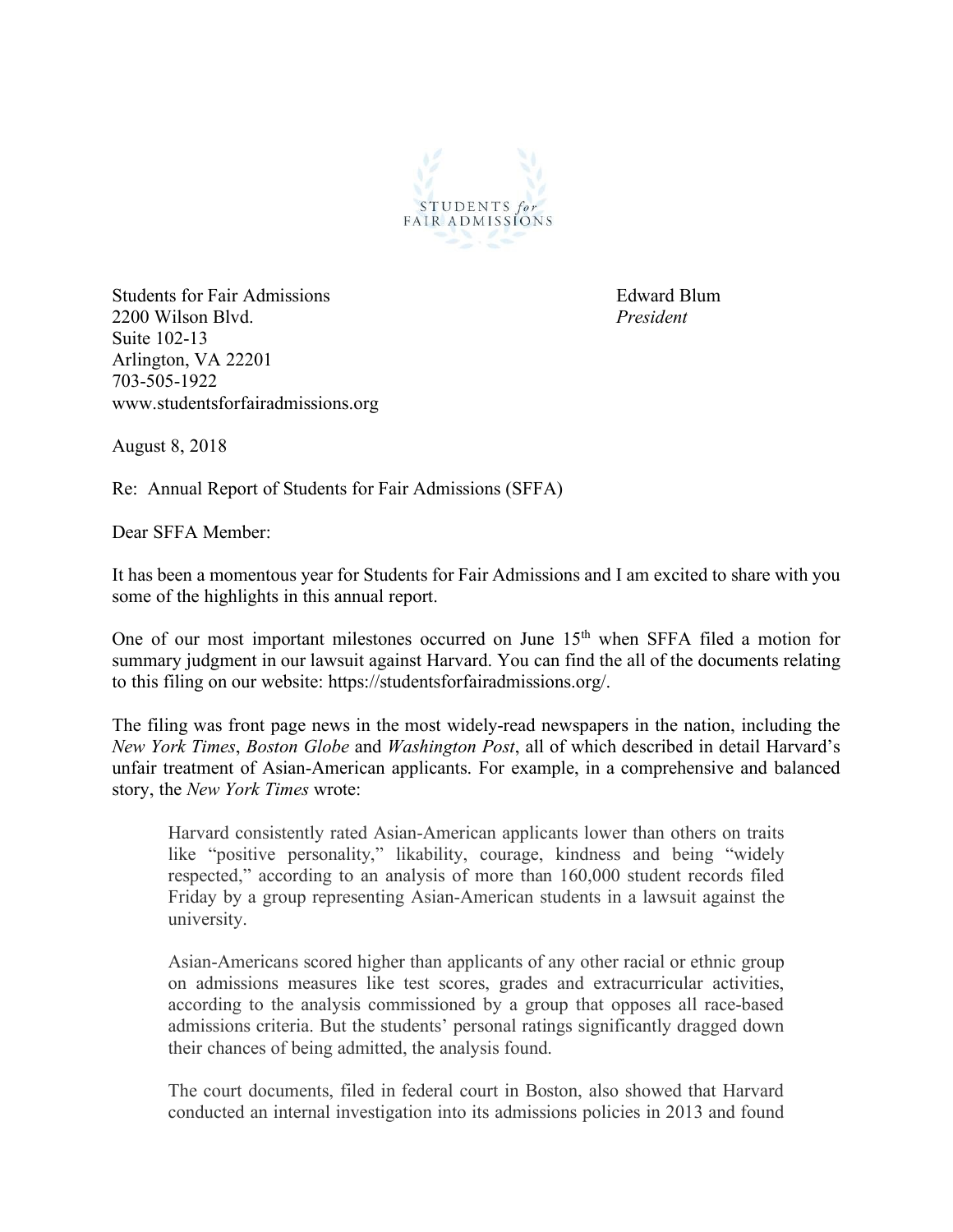a bias against Asian-American applicants. But Harvard never made the findings public or acted on them.

Harvard, one of the most sought-after and selective universities in the country, admitted only 4.6 percent of its applicants this year. That has led to intense interest in the university's closely guarded admissions process. Harvard had fought furiously over the last few months to keep secret the documents that were unsealed Friday.

The documents came out as part of a lawsuit charging Harvard with systematically discriminating against Asian-Americans, in violation of civil rights law. The suit says that Harvard imposes what is in effect a soft quota of "racial balancing." This keeps the numbers of Asian-Americans artificially low, while advancing less qualified white, black and Hispanic applicants, the plaintiffs contend.

The uproar from the Asian-American community over Harvard's admissions policies was loud and clear: What had been suspected all along—that Asian Americans were held to a much higher standard than other races and ethnicities—has now been revealed to the American public and the Court to be true.

People from across the political spectrum were shocked, angered, and saddened with the evidence SFFA presented. Below are just a handful of some of the most widely-read articles:

From the *Washington Post*, Charles Lane wrote that Harvard harms Asian Americans by giving preferences to donors and less academically qualified applicants:

Again, though, tell that to the Chinese American kid with perfect SAT scores and a 4.0 grade-point average in high school (and whose ancestors were legally barred from U.S. citizenship). Also, explain to the student exactly why he or she shouldn't be troubled by the fact that Harvard admits people based on the admissions committee's subjective notion of who among its 40,000 or so annual applicants "manifest[s] the qualities, academic and otherwise, that suggest they will become engaged participants and leaders in an increasingly diverse, complex society."

Ilya Shapiro writing in the *Wall Street Journal* described the analysis of the six years of admission data Harvard was forced to provide to our experts:

The plaintiffs argue that Harvard intentionally discriminates. "An Asian-American applicant with a 25% chance of admission," the plaintiffs' motion summarizes, "would have a 35% chance if he were white, 75% if he were Hispanic, and 95% chance if he were African-American."

That's not because Asians are weak in areas other than academics that might legitimately be considered in admissions decisions. Harvard's own documents show that Asians have higher extracurricular and alumni-interview scores than any other racial group, and scores from teachers and guidance counselors nearly identical to whites (and higher than African-Americans and Hispanics). Yet admissions officers assigned them the lowest "personal" rating—an assessment of